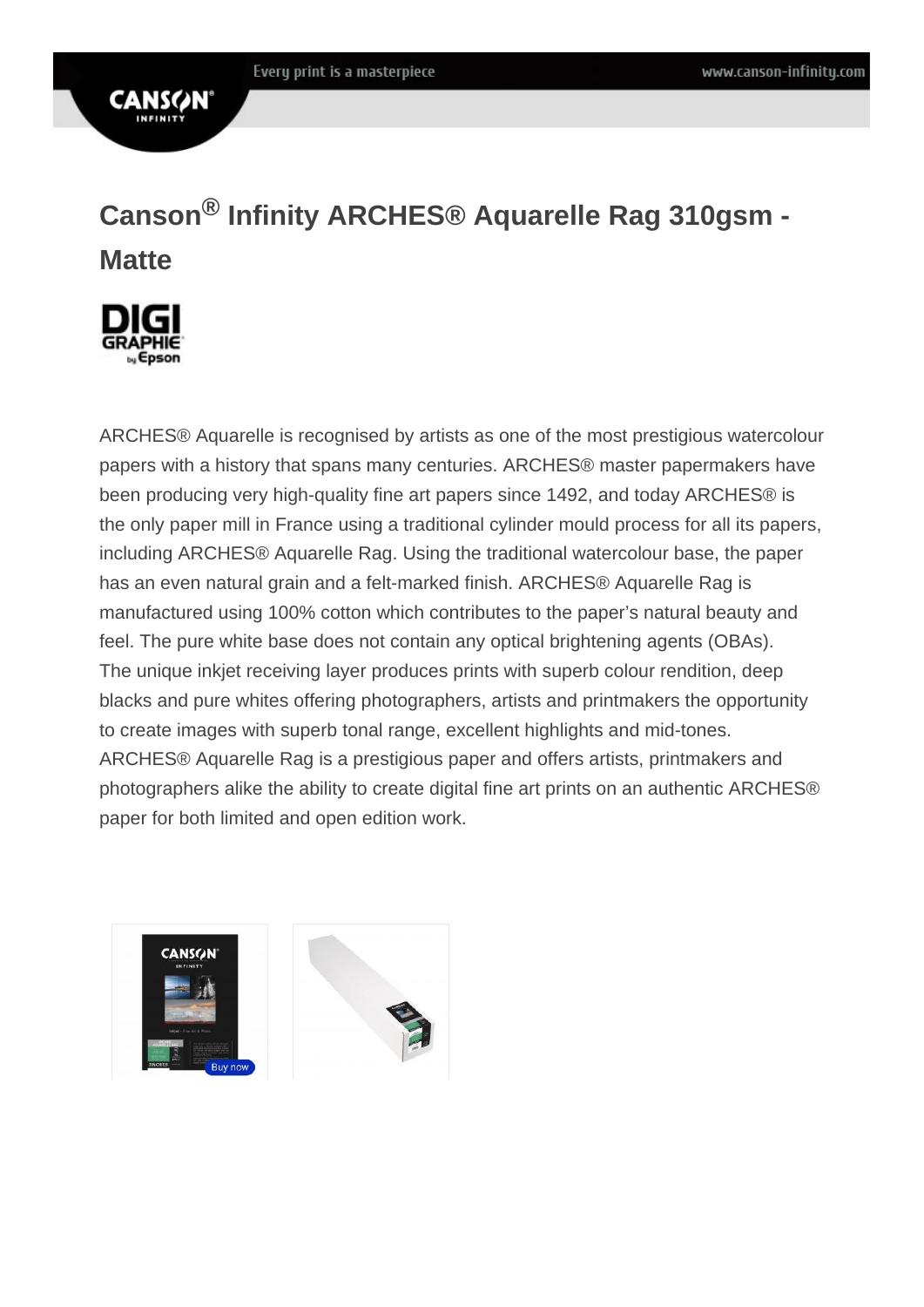## **References and size For the ARCHES® Aquarelle Rag product**

| <b>Weight (gsm)</b>        | 310                                                                                          |  |
|----------------------------|----------------------------------------------------------------------------------------------|--|
| Thickness (um)             | 530                                                                                          |  |
| <b>Surface feel</b>        | <b>Textured</b>                                                                              |  |
| <b>Surface finish</b>      | <b>Matt</b>                                                                                  |  |
| <b>Composition</b>         | 100% cotton                                                                                  |  |
| <b>CIE Whiteness</b>       | 96,76                                                                                        |  |
| <b>Acid free paper</b>     | Yes                                                                                          |  |
| <b>OBA content</b>         | <b>None</b>                                                                                  |  |
| <b>Drying time</b>         | Immediate                                                                                    |  |
| <b>Water resistance</b>    | High                                                                                         |  |
| ISO 2471 Opacity           | 99.20                                                                                        |  |
| <b>Internally buffered</b> | Yes                                                                                          |  |
| <b>Additional comments</b> | - Mould made : the finest and oldest<br>paper-making technic<br>- Optimized for Pigment inks |  |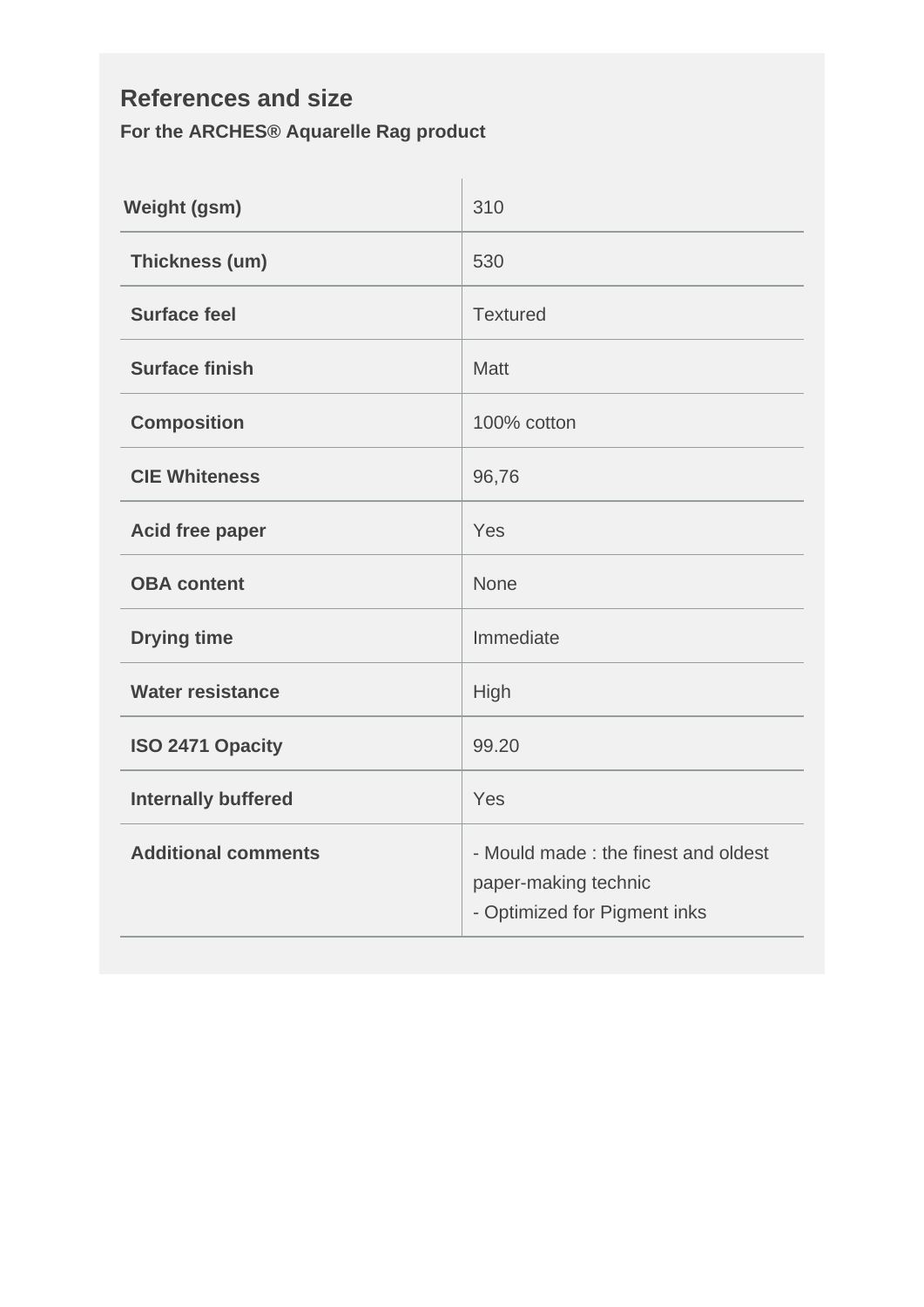## **Technical specifications For the ARCHES® Aquarelle Rag product**

| <b>Reference</b> | <b>Format</b>                      | <b>Packaging</b>                    |  |
|------------------|------------------------------------|-------------------------------------|--|
| C400110650       | $5" \times 7"$                     | Box - 25 sheets                     |  |
| C400110651       | 8.5" x 11"                         | Pochette - 10<br>sheets*            |  |
| C400110652       | 8.5" x 11"                         | Box - 25 sheets*                    |  |
| C400110655       | $11" \times 17"$<br>27,9 x 43,2 cm | Box - 25 sheets*                    |  |
| C400110659       | $17" \times 22"$<br>43.2 x 55.9 cm | Box - 25 sheets*                    |  |
| C400110653       | A4                                 | Pochette - 10<br>sheets             |  |
| C400110654       | A4                                 | Box - 25 sheets                     |  |
| C400110656       | A3                                 | Box - 25 sheets                     |  |
| C400110657       | 13"x 19"<br>$A3+$                  | Box - 25 sheets                     |  |
| C400110658       | A2                                 | Box - 25 sheets                     |  |
| C400110660       | 17" x 50'<br>0.432 x 15.24m        | 1 Roll - 3"<br>$(7.62cm)$ Core      |  |
| C400110661       | 24" x 10"<br>0.610x 3.05m          | 1 Sample Roll -<br>3" (7.62cm) Core |  |